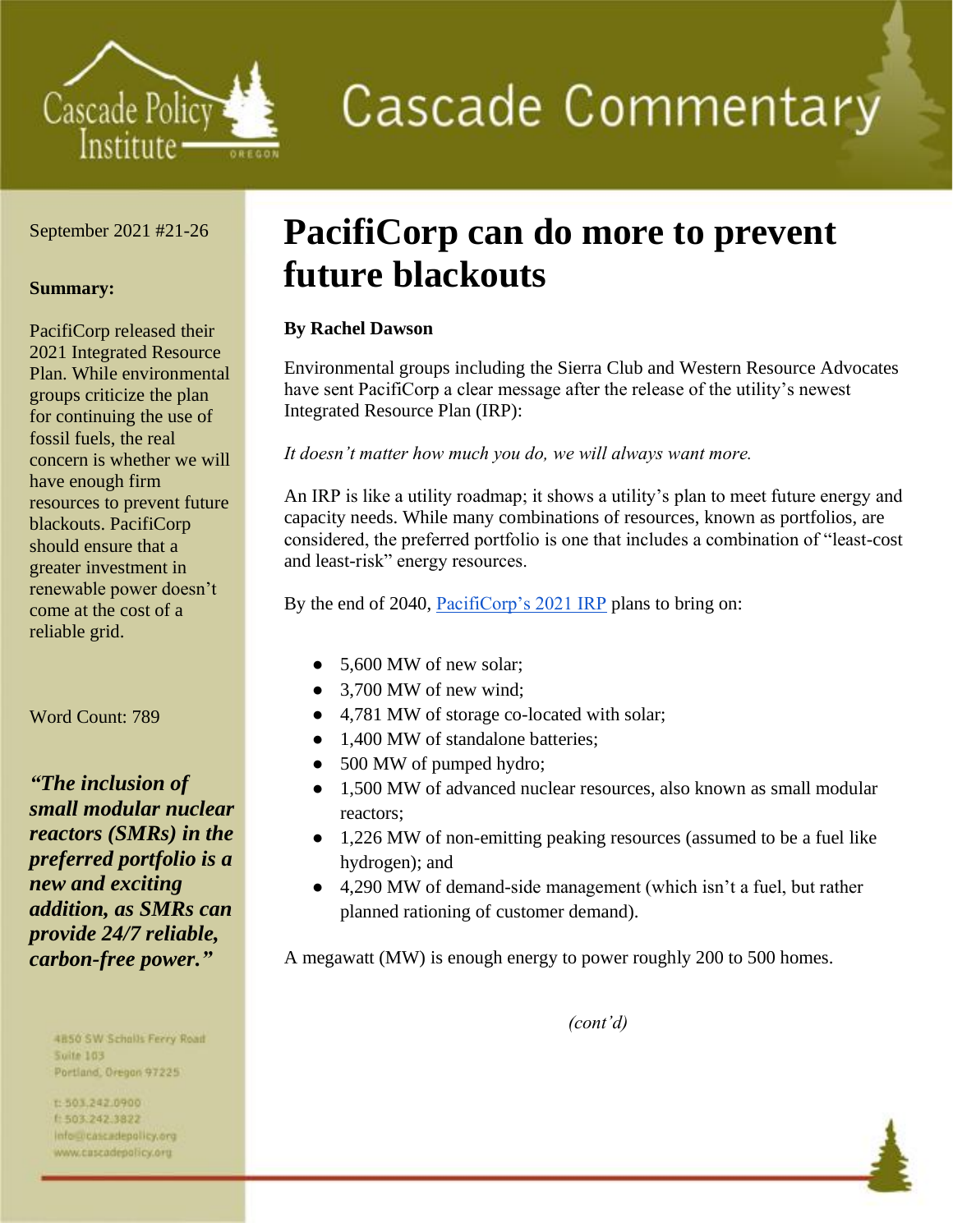Out of the listed resources, only 12% (including nuclear and hydrogen) will actually provide firm, reliable power at all hours in the day when needed. These are the resources that can be counted on to avoid the threat of blackouts. Solar and wind only provide energy when the weather allows it and can both be offline for prolonged periods of time. Pumped hydro and batteries don't produce any of their own power and are used for short durations. Neither can provide enough power for a full day, and batteries themselves can only provide power for a handful of hours at a time.

Under the proposed plan, PacifiCorp will retire 19 of its 22 coal units currently serving customers by 2040, 14 of which will be retired by 2030. Some of those coal plants, such as Jim Bridger in Montana and Naughton Unit 3 in Wyoming, will be converted to natural gas by the middle of the decade. However, the utility will also retire 1,554 MW of natural gas by 2040, a complete surrender of reliable power.



**2021 IRP Preferred Portfolio (All Resources)** [\(p. 32 of this PDF\)](https://www.pacificorp.com/content/dam/pcorp/documents/en/pacificorp/energy/integrated-resource-plan/2021-irp/Volume%20I%20-%209.15.2021%20Final.pdf)

The inclusion of small modular nuclear reactors (SMRs) in the preferred portfolio is a new and exciting addition, as SMRs can provide 24/7 reliable, carbon-free power. These plants can be ramped up and down when needed to meet peak customer demand, unlike variable wind and solar plants which operate depending on the weather.

500 MW of the SMR resources will come from the TerraPower Natrium nuclear project in 2028. The plant will be placed at a retiring coal plant in Wyoming and will have embedded storage as well as reduced spent fuel compared to traditional nuclear plants. Because the new project will take place at a retiring coal plant, it will give current coal employees a transition opportunity and provide an economic boost to their communities.

*"When comparing costs of fuel or potential environmental regulations against grid reliability and human lives, groups like the Sierra Club have their priorities in the wrong place."*